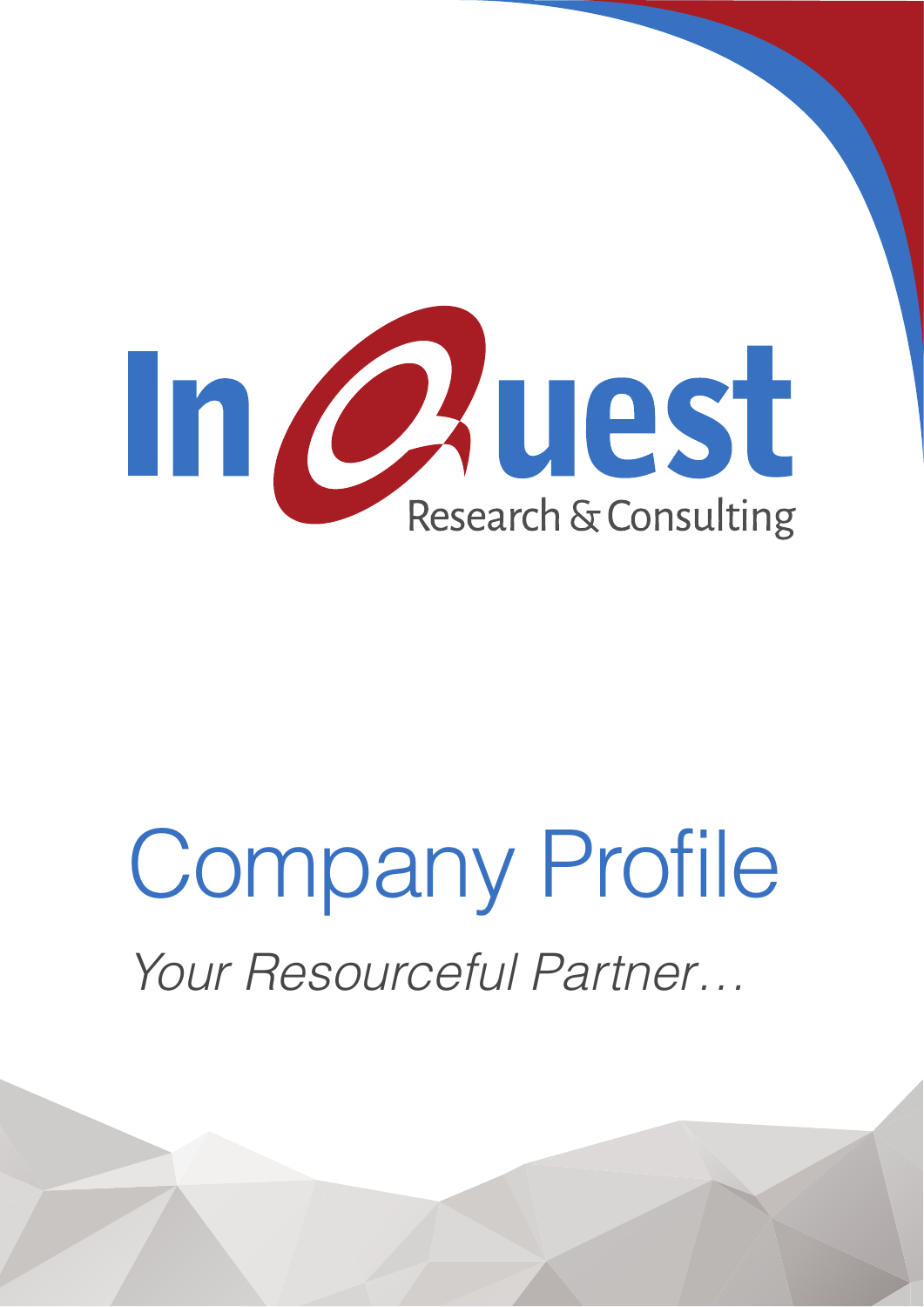# Our raison d'être

#### Our reason for being

Inquest research and Consulting Co. Ltd (herein abbreviated as IRCC) is a private Limited company registered under the Companies Act (Cap 486) of the laws of Kenya. IRCC has been running a wide range of training and consultancy services to both individuals and corporate establishments since year 2009.

#### Vision

To be the leading and reliable capacity building partner in Research, Training and consulting services in the African region.

### Mission

To influence personal and business success through value based approaches and offering one-stop consulting services.

### Core values

- 1. Integrity
- 2. Excellence

#### Target market

- 1. Corporate Organizations
- 2. Individuals.
- Mentorship & life coaching
- • personal development

### Summarised range of Services

- Research Surveys
- • Corporate Training Programs
- Management & Business **Consulting**
- Executive Reporting Dashboard Software
- • Business and Life Coaching / **Mentoring**
- • Business Lab Tools
- Management & Leadership Development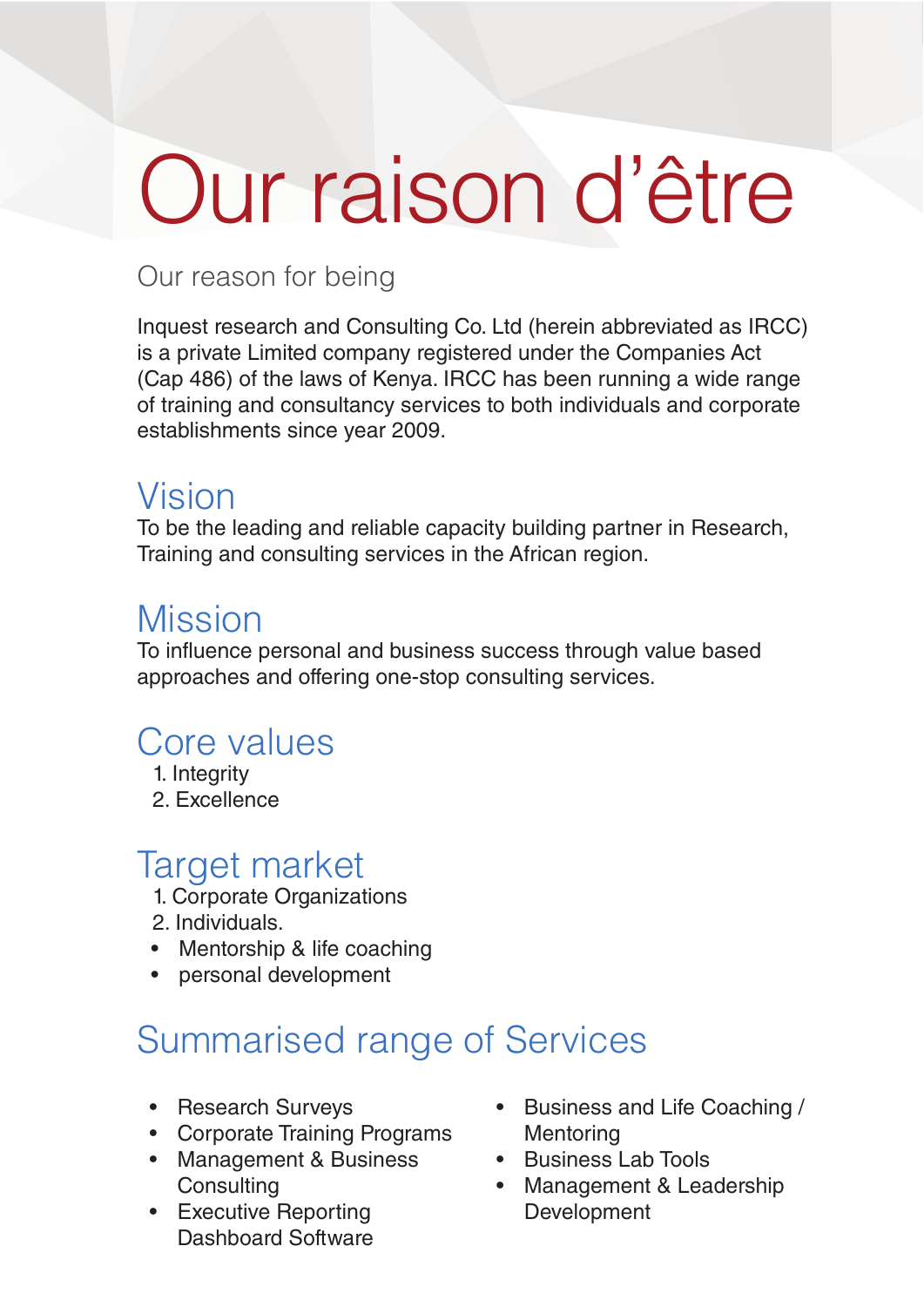### Research Services

Our Research Goal To develop innovative Research Models that leverage business insights and provide reliable and timely information that influence strategic decision making and organizational market leadership. Current Research services include

- i) Customer satisfaction surveys
- ii) HR Surveys (Including Engagement, Satisfaction, Morale Index etc)
- iii) Baseline research surveys for new projects, business products.
- iv) Project impact assessments.
- v) Case studies
- vi) Other client driven research interests.

### Training Services

**Our Training Goal**: Design, Develop and Deliver relevant training programs and provide an effective training process for organizations and individuals.

Current Training services include

- (i) HR skills for line managers and supervisors
- (ii) Advanced Ms. Excel Skills
- (iii) HR Data Modeling & predictive Analytics
- (iv) Performance Management
- (v) Financial modeling (using advanced Ms. Excel)
- (vi) The New Manager training (InQuest JET Management & Leadership Development)
- (vii) Supervisory Skills
- (viii) Monitoring and Evaluation
- (ix) Personal & Career development
- (x) Effective Business Presentation Skills
- (xi) Personal Finance Success Skills
- (Inc. Pre-retirement programs)
- (xii) Project Proposal Writing Skills
- (xiii) Creativity, Innovation & Design thinking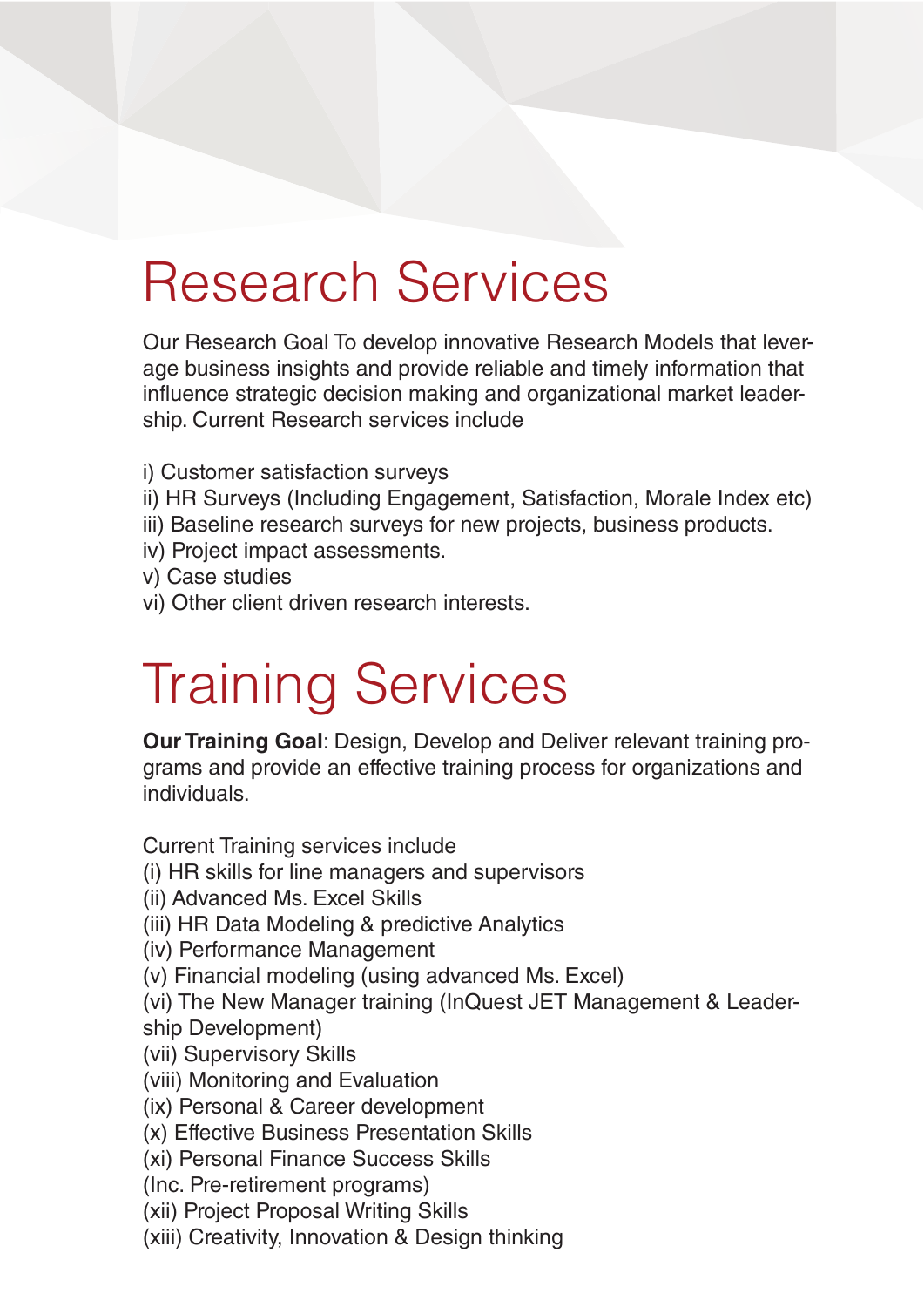(xiv) Effective Customer Experience (xv) Team Building (xvi) Other client driven training services

## Consulting Services

Our Consulting Goal: To offer a one stop consulting services aimed at attaining organizational efficiencies and explore potential for market success.

Current Consulting Services include

- i) Projects management ii) Business process optimizations. iii) Strategic Planning iv) Change management v) HRIS Implementation vi) Job Evaluation vii) Operations research. viii) Strategic HR consulting ix) Job Evaluation
- x) Performance management

### Esteemed Clients

xi) HR audit xii) HR surveys xiii) Financial modeling xiv) Data Analysis & Quality Audit xv) Executive Reporting Dashboard Software. xvi) Career Advise, Personal xvii) Development and Personal **Effectiveness** xviii) Other client driven consultancy services.

We have trained with measurable success, staff from a sample of organizations below ranging from Banks, Insurance Companies, Government, Not for Profit Organizations, Churches among others.

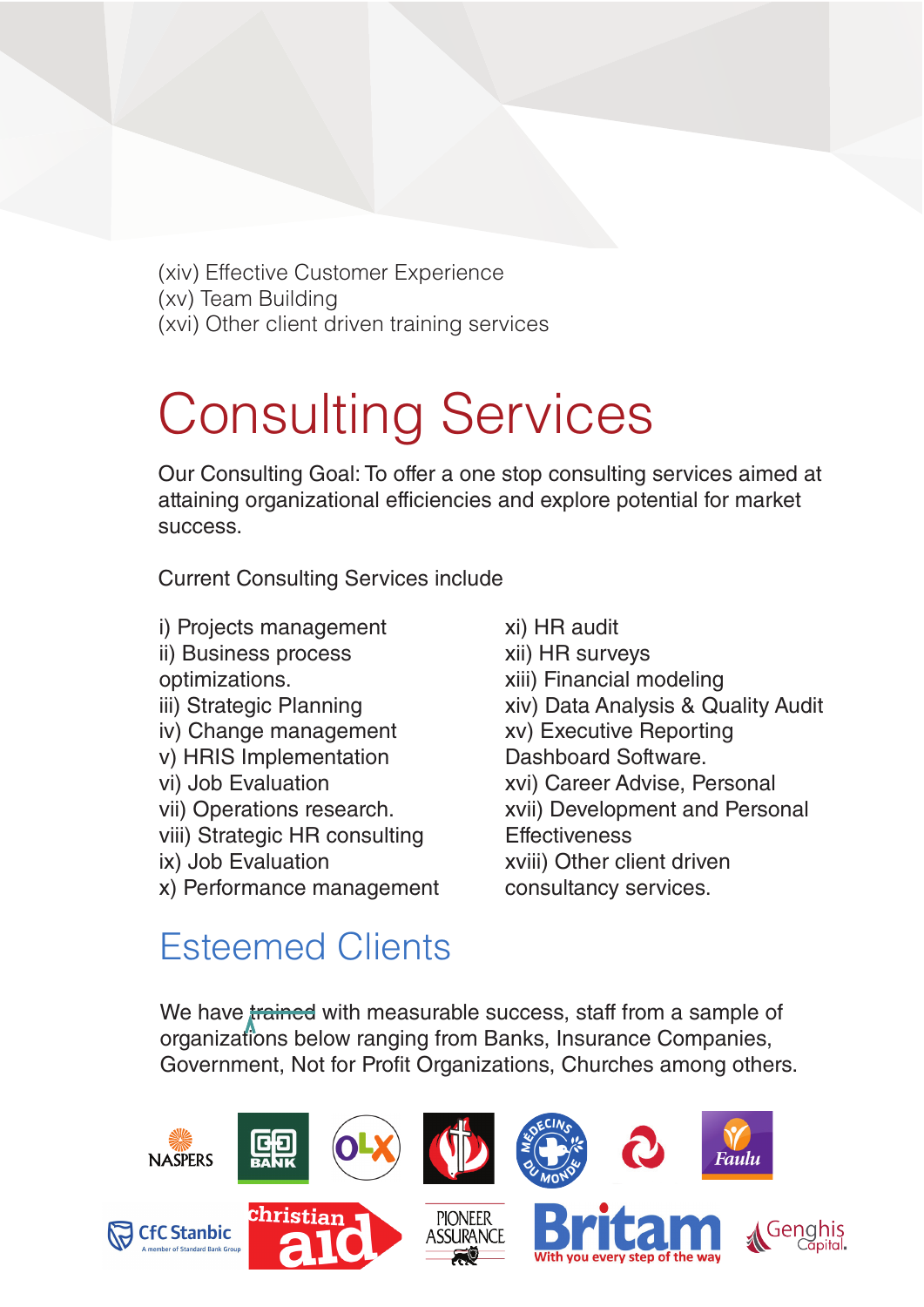## Strategic Partnerships

InQuest is an authorised agent of iDashboards, a market leader in executive reporting dashboards software. We have a strategic partnership with iDashboards in implementing dashboard software solutions in the region (East and Central Africa).

### **Dashboards** Powerful Insights

iDashboards business intelligence dashboard software provides managemnet with real-tim visibility into their data and greater insight into their key performance indicators (KPIs).



In a world of endless data sources and backend systems, establishing direct connections for decisions can be tricky.

iDashboards makes it easy to connect directly to your back-end and turn data into decisions.

#### Enhancing Business and Visual **INTELLIGENCE**

We offer seamless integration with any data sources, market edge insights, training and support services and partner with organisations desirng to leverage their market leadership throgh data insights

Customised Visualisations for industries:

- **Industries**
- Education
- **Financial Ser**vices
- **Government**
- **Healthcare**
- **Insurance**
- **Manufacturing**
- Non-profit
- Restaurant &

Customised Visualisations for Functions:

- **Call Centre**
- **Finance**
- **Human Re**sources
- **Operations** Management

**Hospitality** 

Transport & **Logistics Energy and** 

**Telecommuni**cations etc

**Utility** 

• Retail **Sports** 

- Sales and Marketing
- **Information Technology**
- **Scorecards**